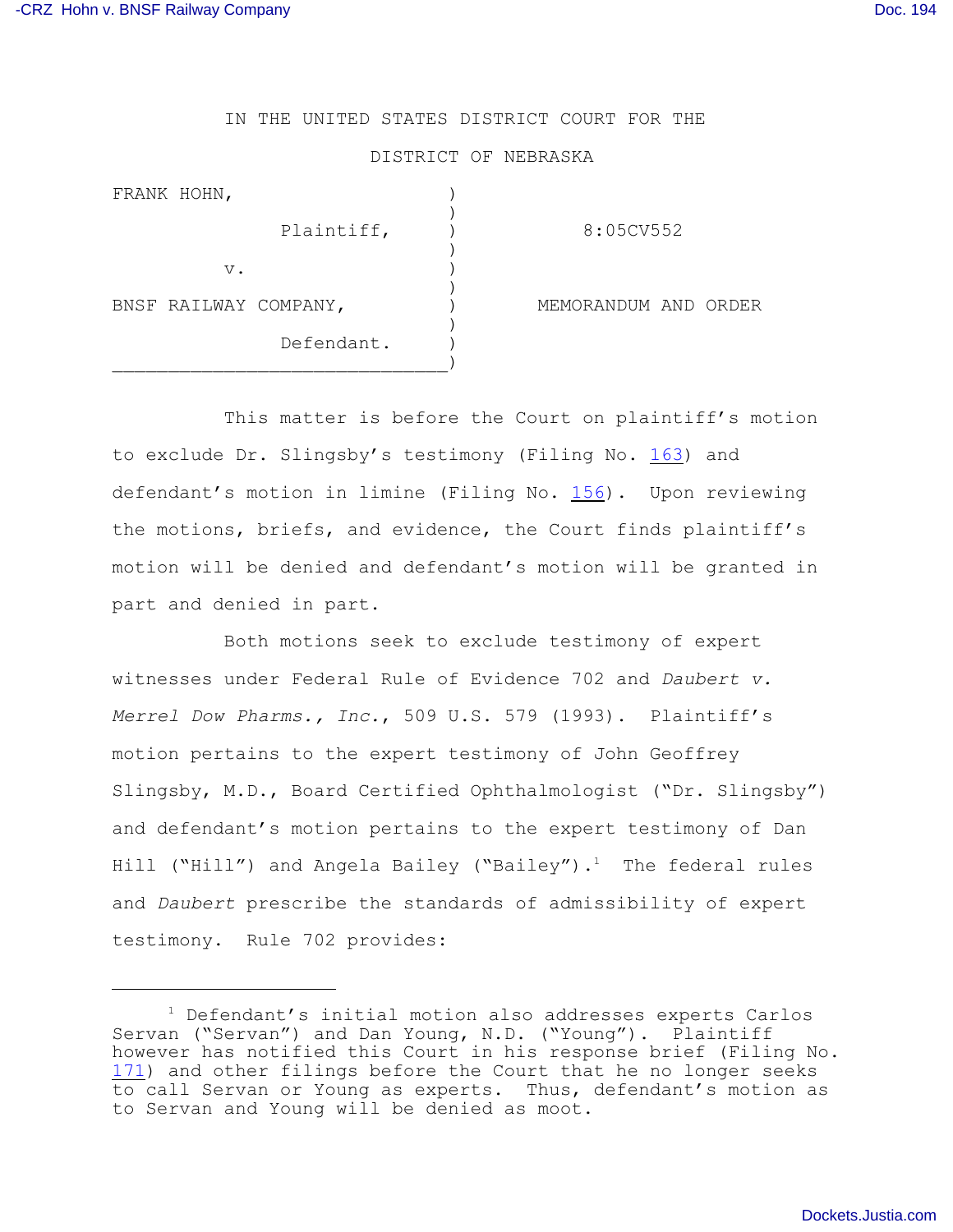If scientific, technical, or other specialized knowledge will assist the trier of fact to understand the evidence or to determine a fact in issue, a witness qualified as an expert by knowledge, skill, experience, training, or education may testify thereto in the form of an opinion or otherwise, if (1) the testimony is based upon sufficient facts or data, (2) the testimony is a product of reliable principles and methods, and (3) the witness has applied the principles and methods reliably to the facts of the case.

Rule 702 requires the trial judge act as a "gatekeeper" and admit only relevant and reliable expert testimony. *Daubert*, 509 U.S at 589. In the Eighth Circuit, "[a]s a general rule, the factual basis of an expert opinion goes to the credibility of the testimony, not the admissibility, and it is up to the opposing party to examine the factual basis for the opinion in crossexamination. *Bonner v. ISP Tech, Inc.*, 259 F.3d 924, 929 (8th Cir. 2001). "Vigorous cross examination, presentation of contrary evidence, and careful instruction on the burden of proof are the traditional and appropriate means of attacking shaky but admissible evidence." *Daubert*, 509 at 895-96.

Plaintiff claims Dr. Slingsby should not be allowed to testify as an expert because Dr. Slingsby lacks expertise in the area relevant to this case. Plaintiff argues that although Dr. Slingsby is an ophthalmologist, he does not conduct "low vision evaluations" and (unlike plaintiff's experts Thomas Theune, O.D. and Kara Hanson, O.D.), Dr. Slingsby "refers out" for such evaluations. Low vision evaluations deal with visual impairment

 $-2-$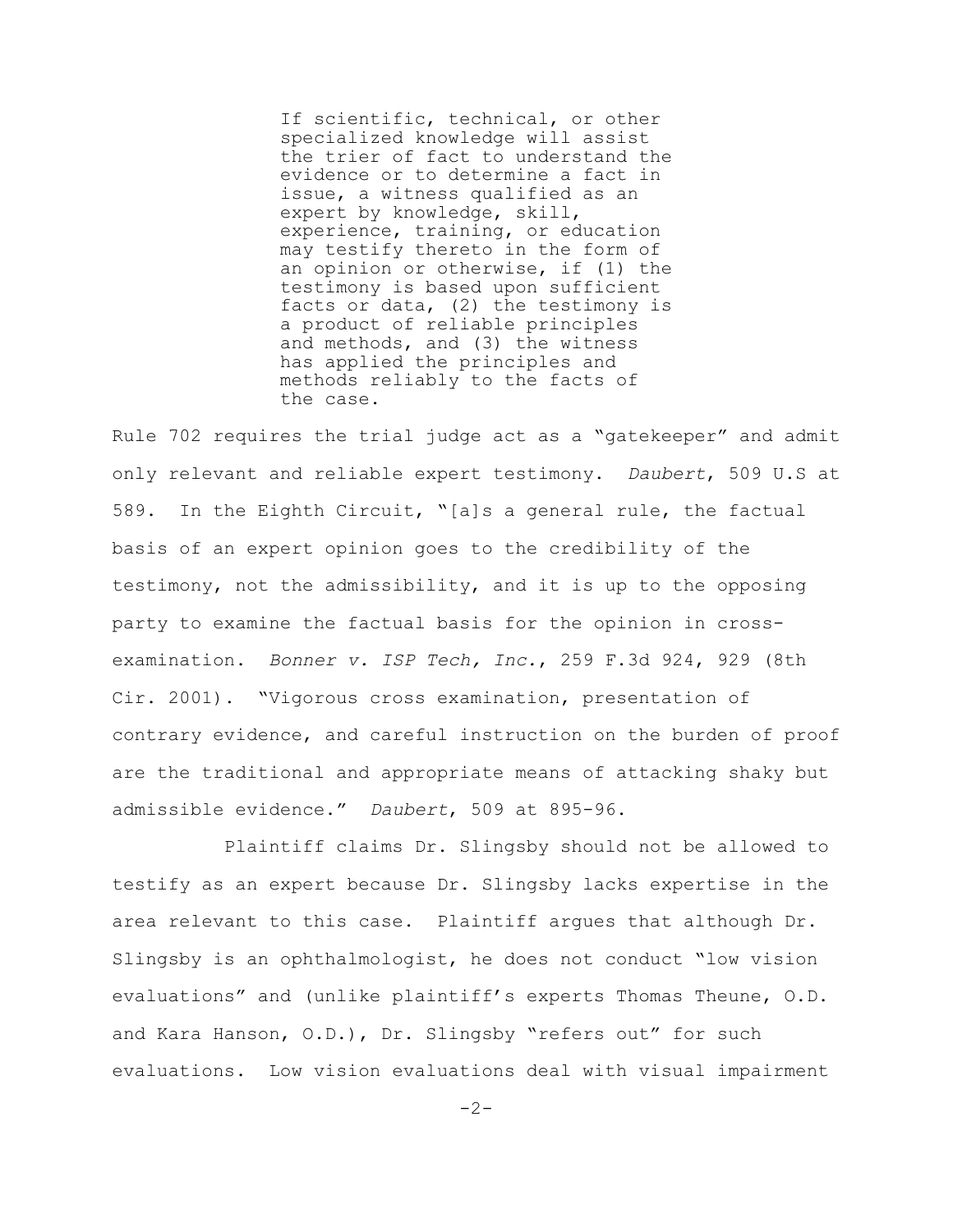rehabilitation rather than diagnosis. As this case deals not with plaintiff's diagnosis (which is not contested), but whether he can perform his job functions, plaintiff claims Dr. Slingsby's testimony is not relevant.

Even though Dr. Slingsby does not have "hands-on" experience in the area of low vision evaluations, he has been educated on the subject and as a ophthalmologist, he can reliably and relevantly testify to the safety issues associated with plaintiff's ability to perform his job in light of his serious visual diagnosis. Expert testimony of Dr. Slingsby that is properly supported will be received into evidence. Plaintiff may address the credibility of Dr. Slingsby's testimony through proper objections and on cross-examination. Thus, plaintiff's motion will be denied.

Defendant claims that Dan Hill ("Hill") and Angela Bailey ("Bailey") should not be allowed to testify as experts in this case because their testimony would lack proper foundation. (Defendant concedes that both Hill and Bailey may be called as fact witnesses in this case). Hill is a vocational rehabilitation counselor for the Nebraska Commission for the Blind and the Visually Impaired. Hill's duties include:

> Assist[ing] blind persons, their families, groups of blind persons, or employers of blind persons through the counseling relationship to develop understanding, define blindness issues, define goals, plan action, and elevate expectations toward the capability of blind persons with the goal of full-time or part-time employment

> > $-3-$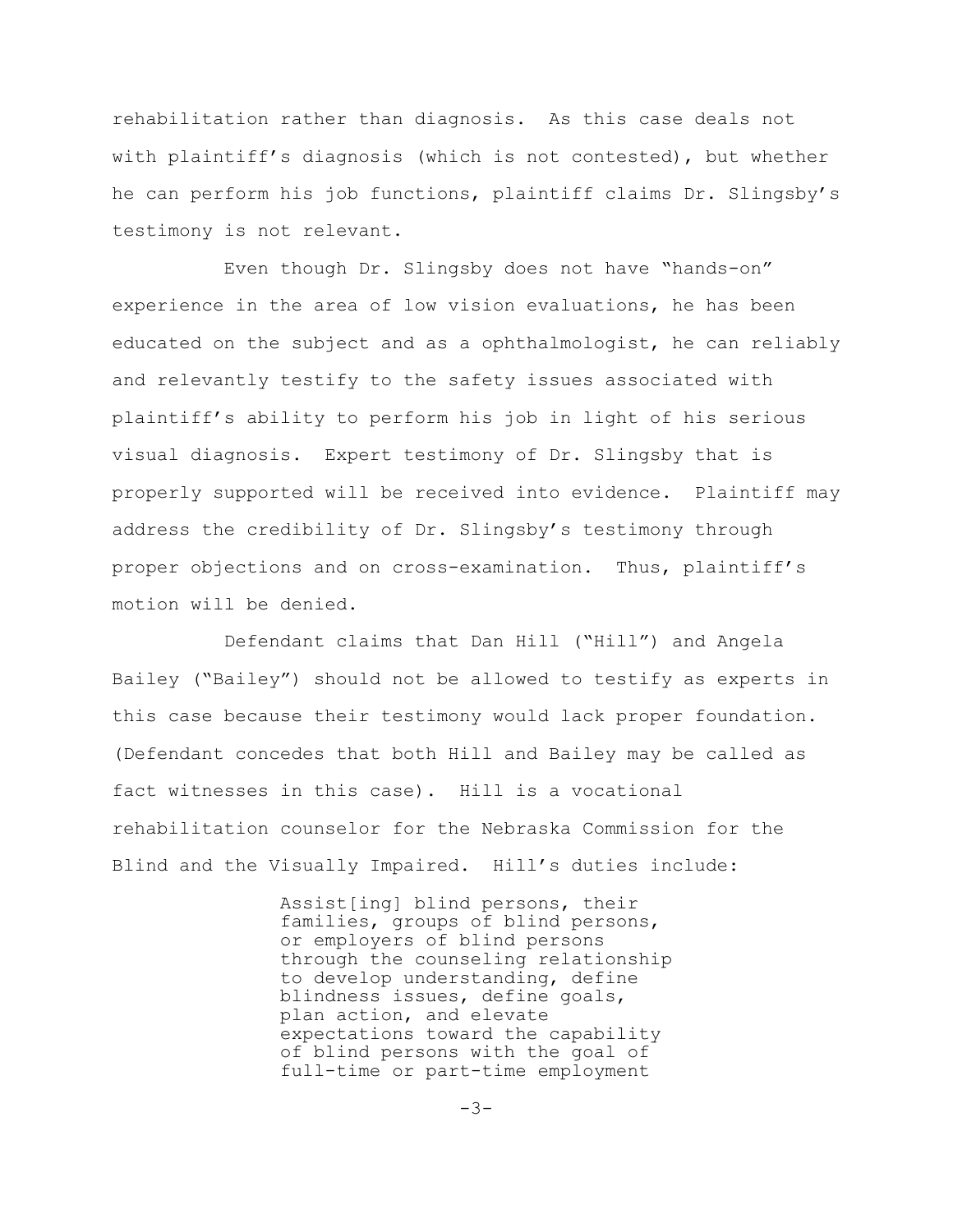when appropriate, consistent with each individual's strengths, resources, priorities, concerns, abilities, capabilities, interests, and informed choice.

Neb. Rev. Stat. § 71-8610.01. Hill has almost thirty years of experience of working with the blind, is familiar with plaintiff's case and abilities, has worked with other visually impaired persons attempting to return to mechanical fields, and has conducted at least one on-site job evaluation for a visually impaired person. Although Hill has not conducted an on-site job evaluation with plaintiff (apparently because plaintiff was not allowed to), he has reviewed over sixty pictures of plaintiff's work facility and has developed an opinion on plaintiff's ability to perform his job as a machinist and conduct an on-site job evaluation. Expert testimony of Hill that is properly supported will be received into evidence. Defendant may address the credibility of Hill's testimony through proper objections and on cross-examination. Thus, defendant's motion as to Hill will be denied.

Bailey is BNSF's former regional manager for Medical and Environmental Health. Her duties were to work with BNSF employees who were on medical leave due to an on-the-job injury or disease in determining if they were able to return to their former positions or, if not, to help the employees find a different position with BNSF or outside. She is familiar with the Americans with Disabilities Act and received a Professional and Disability Management Certification through the Insurance

 $-4-$